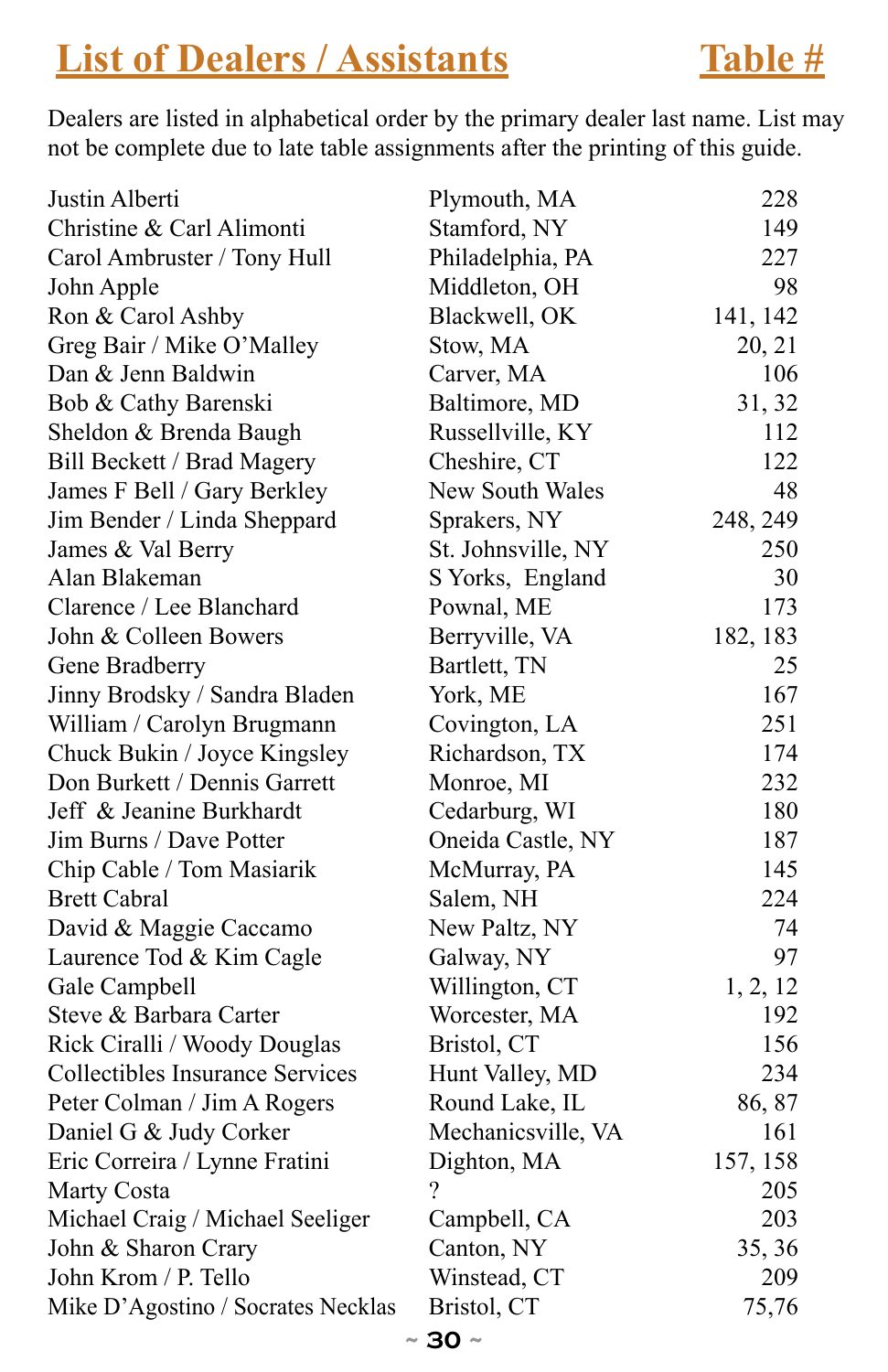## **List of Dealers / Assistants Table #**

| Chris Davis                     | Newark, NY                         | 103           |
|---------------------------------|------------------------------------|---------------|
| Steve DeBood / Elmer Ogg        | Jenison, MI                        | 189           |
| Dan Dechene / Joe Quaid         | Portland, ME                       | 82            |
| Alan DeMaison / Roger Hardesty  | Painesville, OH                    | 135           |
| William & Mary Depeel           | Rapid City, MI                     | 67, 68        |
| John DeVolder / Mariannie Wink  | Ontario, NY                        | 181           |
| Dario DiMare                    | Marlborough, MA                    | 131           |
| Mark Dumond / Pat Dumont        | Bath, ME                           | 80, 81        |
| Tom & Elaine Duff               | Manchester, CT                     | 226           |
| <b>Wallace Farrington</b>       | Bryant Pond, ME                    | 107, 108, 109 |
| James & Cathy Ference           | Ashford, CT                        | 3             |
| Louis Fifer / John Fifer        | Brunswick, OH                      | 186           |
| Ralph & Janet Finch             | Farmington Hills, MI               | 52            |
| Jeff Fischer / Jim Megura       | Englewood, NJ                      | 207           |
| Michael & Janet George          | Bedford, NH                        | 18, 19, 53    |
| Dennis Gionet / John Della Pena | Manchester, NH                     | 96            |
| Robert Girouard / Phil Cortina  | West Granby, CT                    | 31            |
| Julian & Panny Gottlieb         | Cos Cob, CT                        | 169, 170      |
| Leo Goudreau / Bev Goudreau     | Ware, MA                           | 126, 155      |
| Ed & Kathy Gray                 | DuBois, PA                         | 13, 14        |
| Matt Greig                      | Washington, DC                     | 120, 121      |
| Art Gueguen                     | Whately, MA                        | 43, 44        |
| Guy & Vicki Kelley              | Pittston, ME                       | 100           |
| Jim & Janice Hagenbuch          | East Greenville, PA                | 196, 197      |
| Jim & Jodi Hall                 | Gurnee, IL                         | 27, 28        |
| Bill Ham / Jerry McCann         | Lakeport, CA                       | 198           |
| Henry & Bonnie Hartley          | Rochester, MA                      | 129, 130      |
| Thomas C & Robin Hauton         | Wilmington, MA                     | 16, 17        |
| Jennifer & Roger Heatly         | Pepperell, MA                      | 239, 240, 241 |
| Norm Heckler / Normand Heckler  | Woodstock Valley, CT               | 91, 92, 93    |
| Norm Heckler / Jason Heckler    | Woodstock Valley, CT 123, 124, 125 |               |
| Chris & Jenn Helenek            | North Attleboro, MA                | 88            |
| Michael L & Tish Hewins         | E. Bridgewater, MA                 | 119           |
| Tom & Mabel Hicks               | Eastonton, GA                      | 99            |
| Chris Hill / Stan Tart          | Woodbourne, NY                     | 116           |
| Bobby & Barbara Hilton          | Nassau, NY                         | 143           |
| Robert F Hinely Jr / Kim Kokler | Newnan, GA                         | 140           |
| Randall Hoffman                 | Jamaica Plain, MA                  | 163           |
| Jamie Houdeshell                | Haskins, OH                        | 244, 245      |
| Fran & Donna Hughes             | Scotia, NY                         | 137, 138, 139 |
| William & April Hungtington     | Cuyahoga Falls, OH                 | 83            |
| John R & Wanda Joiner           | Newnan, GA                         | 94            |
| David & Kelly Kam               | Wilson, NY                         | 162           |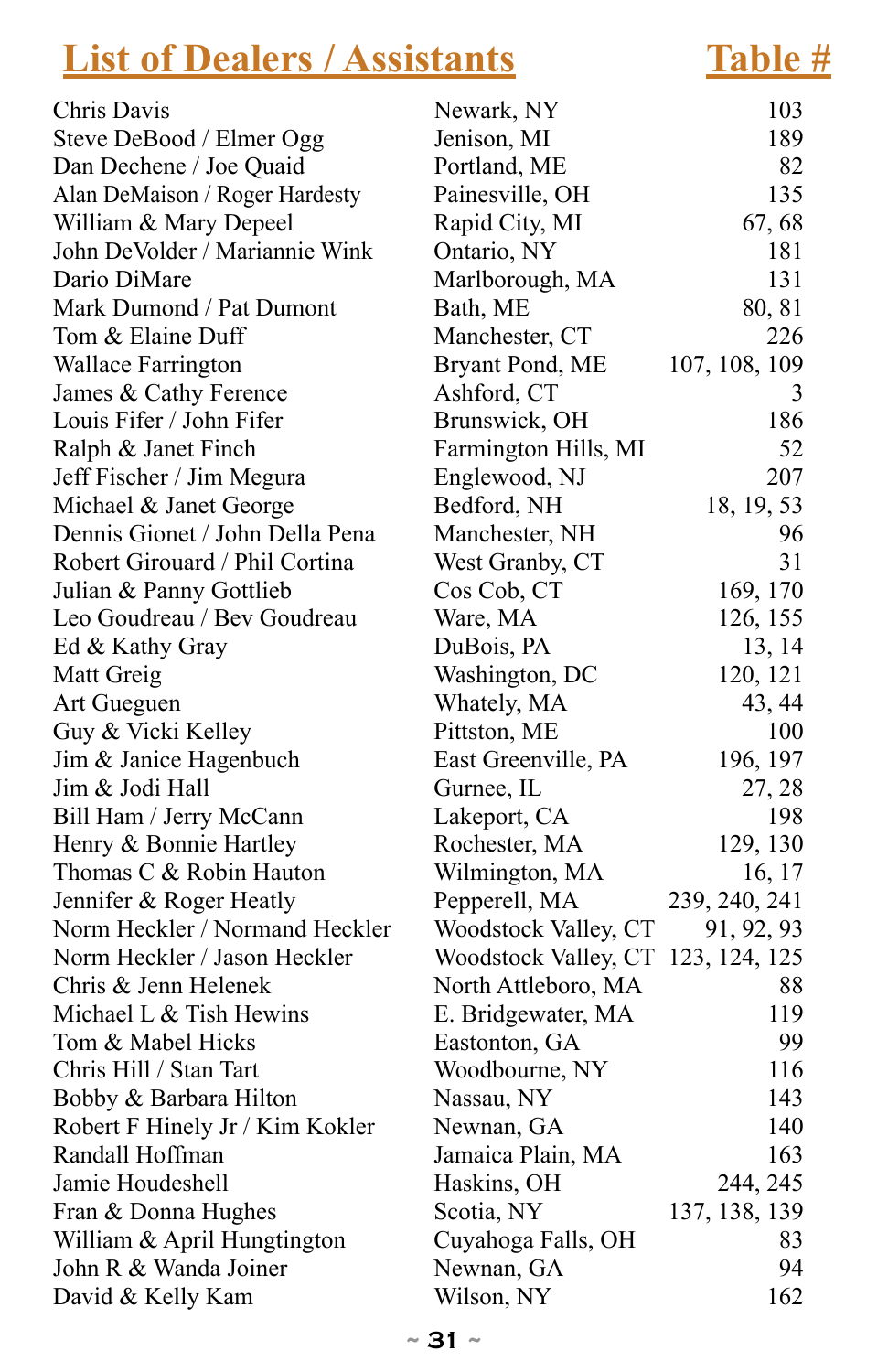### **List of Dealers / Assistants Table # List of Dealers / Assistants Table #**

| Jay & Mary Kasper                   | Victoria, TX          | 77, 78         |
|-------------------------------------|-----------------------|----------------|
| David & Sharon Keith                | Canton, OH            | 177, 178       |
| Adam & Phyllis Koch                 | Akron, OH             | 151            |
| Garry & Bev Koltookian              | Chelmsford, MA        | 236            |
| Ted & Hazel Krist                   | Northfield, OH        | 15             |
| Kevin Kyle / Charles Dascenzo       | East Windsor, NJ      | 191            |
| Matt & Elizabeth Lacy               | Austinburg, OH        | 225            |
| Alvin & Cindy Lamphere              | St. Albans, VT        | 201            |
| Albert & Delores Lamson             | Londonderry, NH       | 117            |
| Andy Lange / Dave Kyle              | Plymouth, MA          | 41, 42         |
| Bob & Cathy Lanpher                 | North Attleboro, MA   | 51             |
| John Lawery / Jimmy Chebalo         | Andover, NJ           | 114            |
| Mark Legere / Gerry Durval          | Franklin, NH          | 165            |
| Robert & Florence Lemos             | Dartmouth, MA         | 188            |
| Anthony Lennon (Tony)               | Stafford Springs, CT  | 79             |
| Barb & Jim Lesniewski               | Saratoga Spa, NY      | 233            |
| Robert B Lincoln / Robert G Lincoln | Framingham, MA        | 144            |
| Mike Malanowski / Wayne Dugas       | Albion, NY            | 62             |
| Peter & Trish Manfredi              | South Glastonbury, CT | 39, 40         |
| Larry Marshall / Bill Taylor        | St. Augustine, FL     | 29             |
| Vince Martonis / Tom Karapantso     | Gerry, NY             | 223            |
| Gene McCain / Matt King             | Dighton, MA           | 4, 5           |
| Terry & Pat McMurray                | Kirkwood, NY          | 147, 148       |
| Jonathan Melnick / Mike Morgan      | Sarasota, FL          | 118            |
| Ferdinand & Elizabeth Meyer         | Houston, TX           | 22             |
| Jim & Lynn Mitchell                 | Brandon, FL           | 237, 238       |
| Gary & Pam Moore                    | Williamstown, MA      | 229            |
| William Morford / Dick Mackey       | Cazenovia, NY         | 246, 247       |
| David & Lynda Mosher                | St. Albans, VT        | 60, 61         |
| <b>Edward Motta</b>                 | Somerset, MA          | 200            |
| Dale & Susan Murschell              | Springfield, W.V.     | 134            |
| Edward D Nikles / Jim Jack          | Milford, PA           | 9, 10          |
| Jeff & Holly Noordsy                | Cornwall, VT          | 252, 253, 254  |
| George & Dot Ogelsby                | NJ                    | 208            |
| Dave Olson / Charles Olson          | Carver, MA            | 6, 7, 8        |
| John Pastor / Liz Maxbauer          | New Hudson, MI        | 54, 55, 56, 89 |
| Jack Pelletier / Lex Lim            | Gorham, ME            | 58, 59         |
| Tom & Lisa Phillips                 | Memphis, TN           | 23, 24         |
| Kathryn & Durk Piersma              | Grandville, MI        | 175, 176       |
| David Powell / Jim Becker           | Savannah, GA          | 199            |
| Carl Pratt                          | Sandwich, MA          | 110, 111       |
| <b>Ed Provine</b>                   | Millington, TN        | 26             |
| Glen & Deb Quimby                   | Dunstable, MA         | 204            |